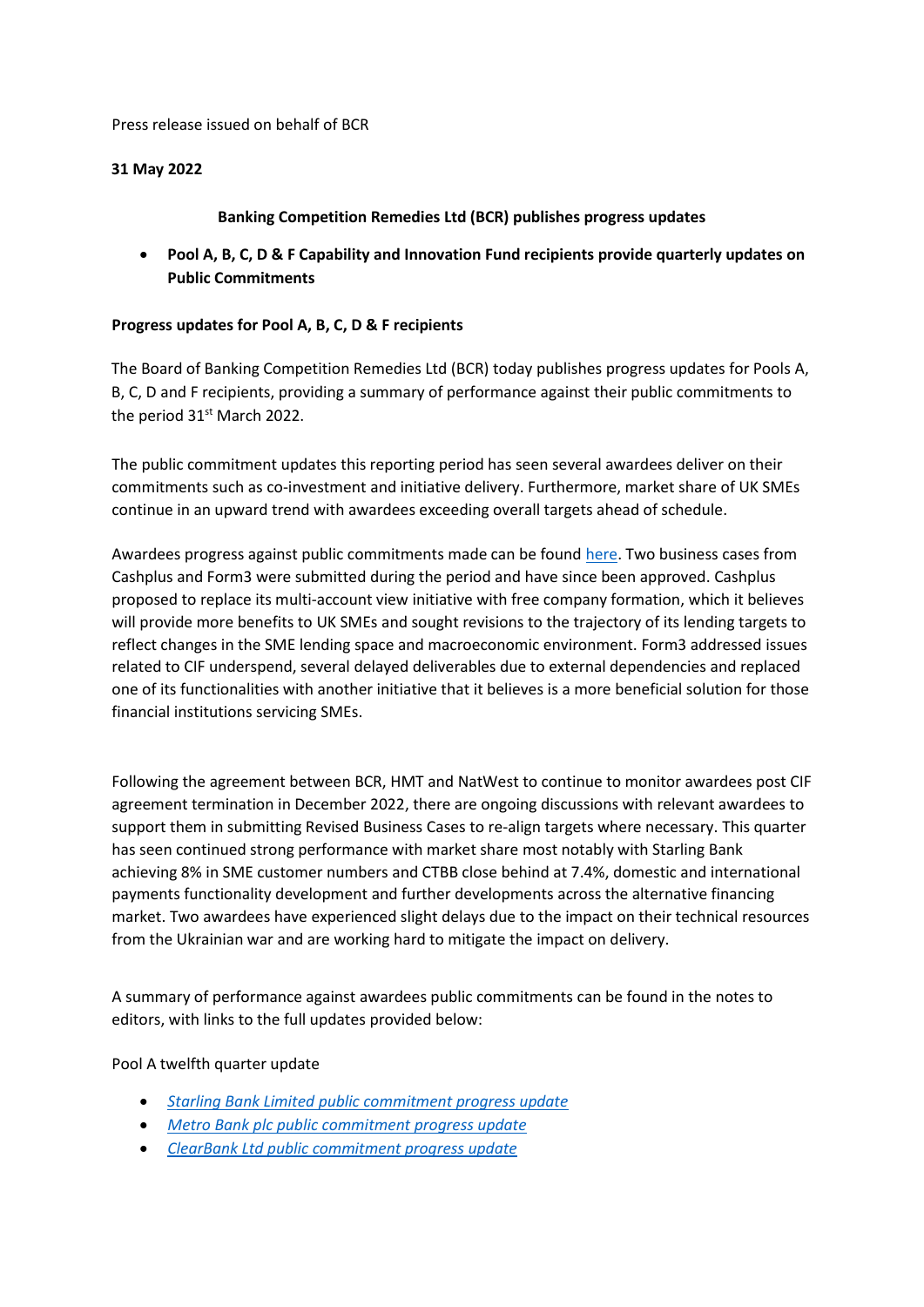## Pool B eleventh quarter update

- *[Investec Bank plc public commitment progress update](https://bcr-ltd.com/wp-content/uploads/2022/05/Investec-Bank-PLC_Public-Commitment-Update_b_Q122-v1.0.pdf)*
- *[The Co-operative Bank plc public commitment progress update](https://bcr-ltd.com/wp-content/uploads/2022/05/The-Co-operative-Bank-PLC_Public-Commitment-Update_b_Q122-v1.0.pdf)*

## Pool C tenth quarter update

- *[Atom Bank plc public commitment progress update](https://bcr-ltd.com/wp-content/uploads/2022/05/Atom-Bank_Public-Commitments-Q122-v2.0.pdf)*
- *[The Currency Cloud Group Ltd public commitment progress update](https://bcr-ltd.com/wp-content/uploads/2022/05/Currencycloud_Public-Commitments-Q122-v1.0.pdf)*
- *[iwoca Ltd public commitment progress update](https://bcr-ltd.com/wp-content/uploads/2022/05/iwoca-Ltd_Public-Commitments-Q122-v1.0.pdf)*
- *[Modulr Finance Limited public commitment progress update](https://bcr-ltd.com/wp-content/uploads/2022/05/Modulr-Finance_Public-Commitments-Q122-v1.0.pdf)*

#### Pool D eleventh quarter update

- *[Codat Limited public commitment progress update](https://bcr-ltd.com/wp-content/uploads/2022/05/Codat-Limited_Public-Commitment-Update_d_Q122v1.0.pdf)*
- *[Fluidly Limited public commitment progress update](https://bcr-ltd.com/wp-content/uploads/2022/05/Fluidly-Limited_Public-Commitment-Update_d_Q122v1.0.pdf)*
- *[Form3 Ltd public commitment progress update](https://bcr-ltd.com/wp-content/uploads/2022/05/Form3-Ltd_Public-Commitment-Update_d_Q122v1.0.pdf)*
- *[Funding Options Limited public commitment progress update](https://bcr-ltd.com/wp-content/uploads/2022/05/Funding-Options-Limited_Public-Commitment-Update_d_Q122v1.0.pdf)*
- *[Swoop Finance Limited public commitment progress update](https://bcr-ltd.com/wp-content/uploads/2022/05/Swoop-Finance_Public-Commitment-Update_d_Q122v1.0..pdf)*

#### Pool F second quarter update

- *[Cashplus public commitment progress update](https://bcr-ltd.com/wp-content/uploads/2022/05/Cashplus-Bank_Public-Commitment-Update_f_Q122v1.0.pdf)*
- *[Codat Limited public commitment progress update](https://bcr-ltd.com/wp-content/uploads/2022/05/Codat-Limited_Public-Commitment-Update_f_Q122v1.0.pdf)*
- *Swoop Finance Limited [commitment progress update](https://bcr-ltd.com/wp-content/uploads/2022/05/Swoop_Public-Commitment-Update_f_Q122v1.0.pdf)*

As part of BCR's role in monitoring the way that organisations are using the funds, BCR holds awardees to account on their progress against business plans which includes regular meetings with all recipients. For more details on how BCR monitors CIF awardees se[e here.](https://bcr-ltd.com/wp-content/uploads/2019/12/How-BCR-Monitors-Capability-and-Innovation-Fund-Awardees-v1.0.pdf) The next progress updates for Pool A, B, C, D and F awardees will be in August 2022 and Pool E awardees will provide their next reporting update in July 2022. Following this, there will be two further formal reports as per the CIF Agreement for all awardees and after this, simplified ongoing monitoring as necessary for all outstanding spend and deliverables.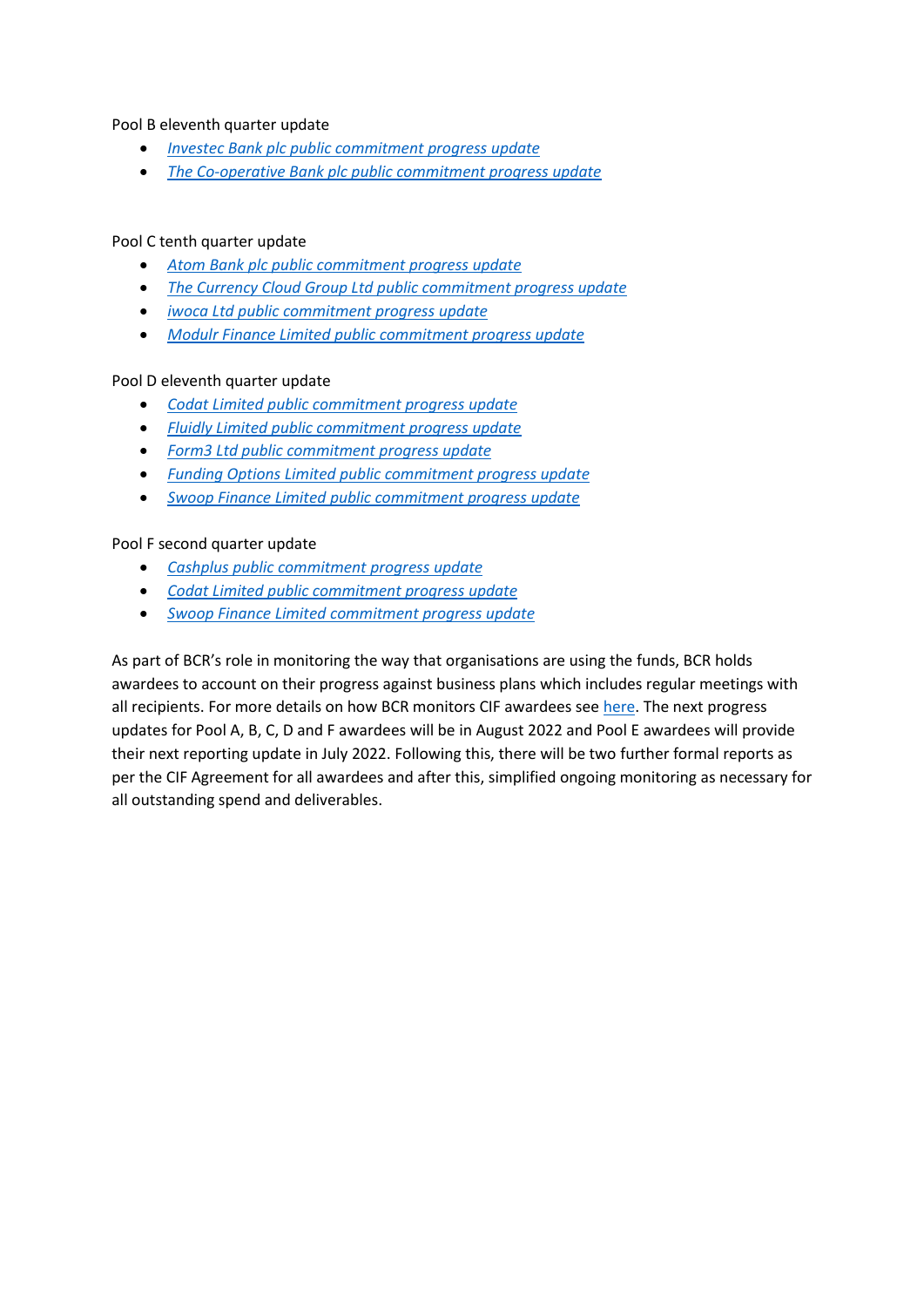## **Notes to editors:**

## **A summary of Pool A, B, C, D and F performance against public commitments / business cases**

## **Pool A twelfth quarter update**

Starling Bank Limited public commitment progress update: Starling has delivered nine out of its 12 Public Commitments and continues to make excellent progress against the rest. As of Q1 2022, Starling's customer numbers stood at over 445k SMEs (8% market share), exceeding its 2022 cumulative target. Its CHAPS integration continues to be impacted by the Bank of England not onboarding any new participants until 2024 but Starling has identified and is working on an alternative solution to meet this objective.

Metro Bank plc public commitment progress: Metro Bank launched its Revolving Credit Facility in Q1 2022, helping larger and more complex SMEs to better manage their cashflow. It continues to increase the number of business accounts, through both online and store channels, whilst supporting business lending needs through the remaining government schemes and its new business overdraft. Metro Bank's Small Business Loans proposition has been delayed further and it has made the decision to change how this initiative will be delivered moving forward. Additionally, one of its cash functionalities is under review due to changing SME needs during covid and latest market developments.

ClearBank Ltd (CTBB) public commitment progress update: CTBB continues to make strong progress and is now supporting over 411k SMEs, a total market share of 7.4% of which 6.4% is attributable to Pool A initiatives. During Q1 2022, it completed the beta launch of its payment links product which makes it easier for SMEs to get paid and is now rolling this out. Its CASS product delivery has now completed prototype development; however, it needs a confirmation slot from Pay.UK to fully deliver this commitment.

# **Pool B eleventh quarter update**

Investec Bank plc public commitment progress update: Investec is now supporting over 4k SMEs through its Business Savings Account, Lending and FX propositions. Investec has lent over £175m to date, mainly driven by CBILS, BBLS and RLS. Investec continues to develop the Monese transactional banking capability and has successfully released the first iteration of its automated credit decision engine which will allow Investec to make fast, consistent underwriting decisions to its brokers and will be a key enabler for cost effective growth across the lending business.

The Co-operative Bank plc public commitment progress update: The Co-operative Bank has made good progress this quarter by fully launching its new Business Current Account product and has now successfully upgraded its Online Banking Platform which will deliver an improved digital platform with enhanced capabilities for UK SMEs and significantly improve the customer experience. The bank continues to see positive customer feedback for its onboarding journey with NPS increased to +71. The Co-operative Bank remains behind on several impact targets in relation to its initiatives and market share ambitions.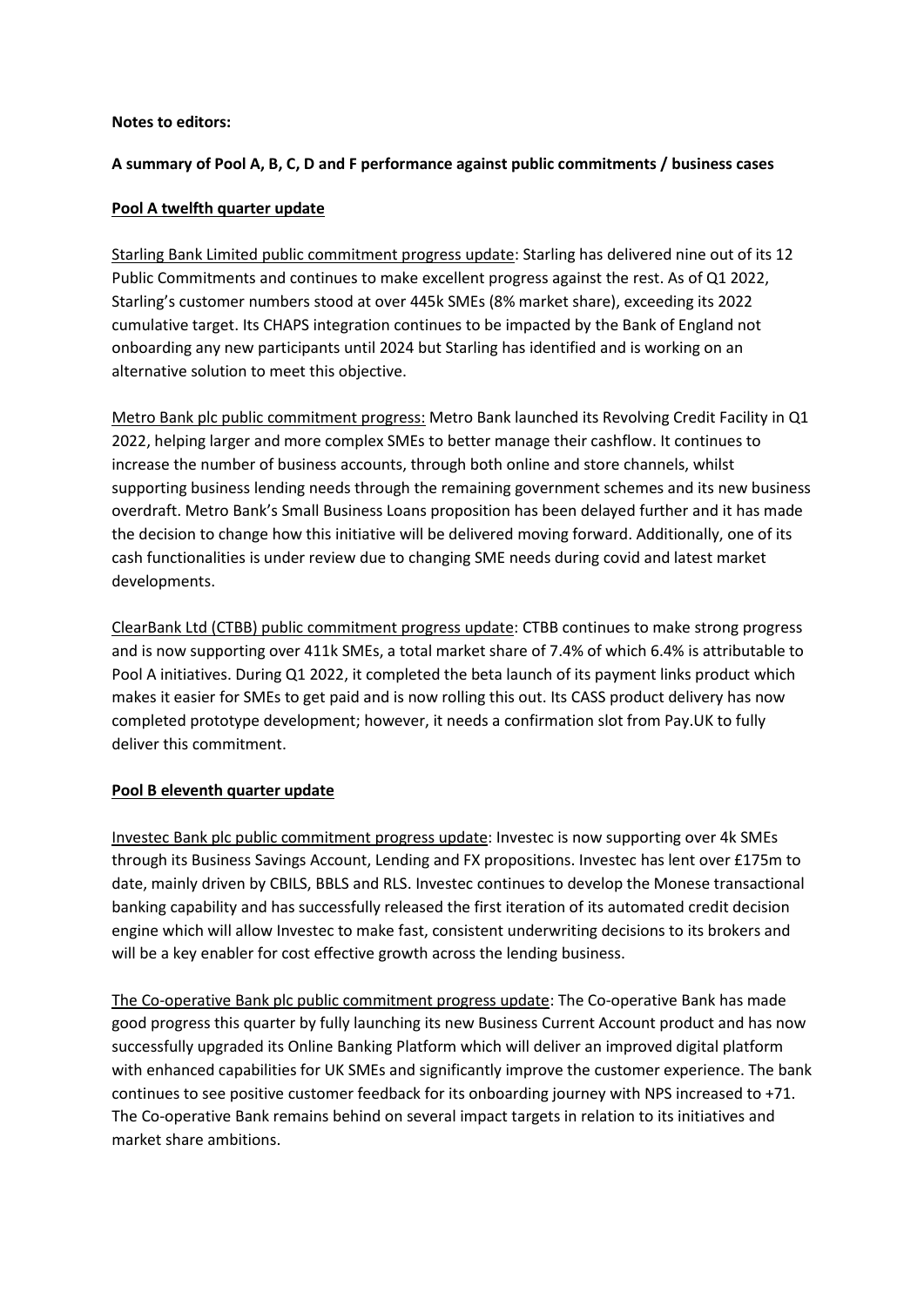## **Pool C tenth quarter update**

Atom Bank plc public commitment progress update: Atom Bank has delivered £281m of secured lending (including CBILS and RLS) as of the end of Q1 2022, exceeding its 2022 cumulative target earlier than planned. It is working hard to achieve full registration with the completion of its submission to the Lending Standards Board. However, Atom's Next Generation Broker Portal is delayed even further, which continues to impact its delivery timeline. Revision to its business case is expected imminently.

The Currency Cloud Group Ltd (Currencycloud) public progress commitment: Currencycloud is making strong progress with delivery and during Q1 2022, it signed eight financial institutions serving UK SMEs and fintechs, bringing the total to 149 since January 2020. In the last twelve months, Currencycloud has processed cross-border payments for over 30k UK SMEs (8.9% of all SMEs trading internationally) and continues to enhance its cross-border payments proposition.

iwoca Ltd public commitment progress update: iwoca continues to exceed its overall targets for its no personal guarantee loans with over £389m originated to date against a target of £250m by 2023. It further enhanced the user experience for SMEs applying for funding via the Xero platform and its iwocaPay product was included as one of the three finalists for Xero's "Emerging App Partner" award in Q1 2022. Notwithstanding, iwoca like many awardees, is tracking behind target for the amount originated via its Open Lending platform mainly due to commercial lending recovering slowly post covid.

Modulr public commitment progress update: Modulr continues to make good progress and has achieved its recruitment commitment in Q1 2022. SME reach for Modulr's payment innovation products is now over 989,000 exceeding its overall target of 340,000 well in advance of the target date of 2024. 375 accounting practices and accountants (with an SME reach of over 40k) have been onboarded to its Accountants Payments Control Centre as of Q1 2022 and five webinar events were held during the period.

#### **Pool D eleventh quarter update**

Codat Limited public commitment progress update: Codat continues to make strong progress against its business case, having already delivered 4 out of its 7 public commitments and is close to delivering 2 other commitments by year-end 2022. With the remaining commitment, despite over 8k small businesses sharing their data via Codat's technology in Q1 2022, it remains behind target in delivering this commitment.

Fluidly Limited public commitment progress update: Fluidly has made good progress in Q1 2022 having delivered two new features to its Actions Hub to provide SMEs maximum insight into their business and support decision making. In terms of its Financial Marketplace, the automated funding journey now enables auto decisioning and a seamless digital process for SMEs. Additionally, Fluidly has increased its training offerings by delivering an OakNorth/Fluidly proposition to SMEs and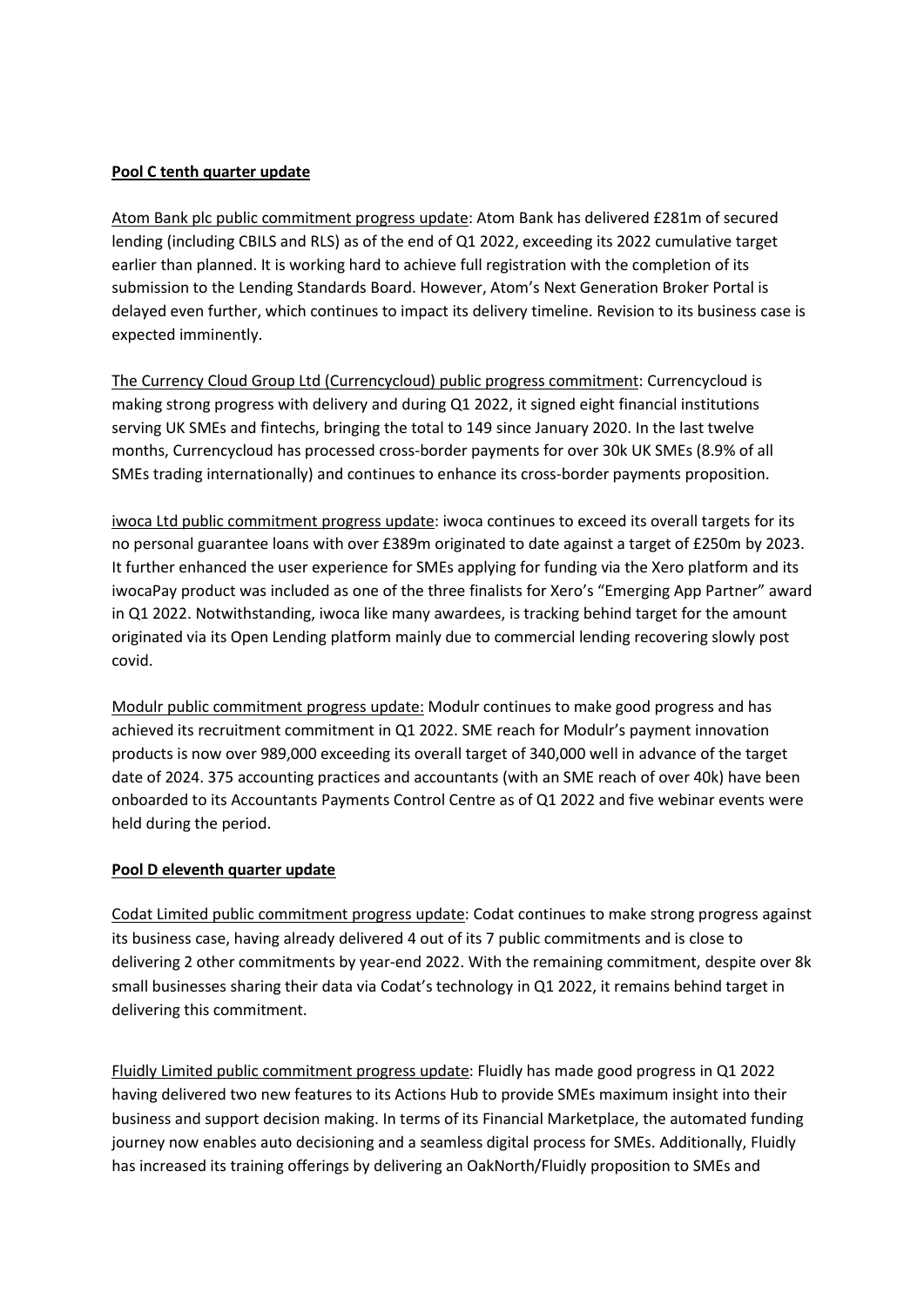partners. There are several impact targets Fluidly has met or exceeded in advance of year-end 2022; however, Fluidly is behind target on connected and supported SMEs and a handful of functionality deliverables which are in progress.

Form3 Ltd public commitment progress / business case update: Form3 is now advancing its underlying technology build for the SWIFT interface which is due to be delivered in Q2 2022. Form3's Payments Processing rollout and FX Sales is on track, and it has confirmed that in Q1 2022, design work progressed for FX, payment to FX integration and correspondent account management features were delivered. Form3 submitted a Revised Business Case this quarter which was approved in April 2022. The Revised Business Case addressed issues related to CIF underspend, delayed deliverables, including the removal of Simplified Party Screening and replacing this initiative with SWIFT GPI confirmations.

Funding Options Limited public commitment progress update: Funding Options is progressing well, having already delivered several KPIs well in advance of 2022 targets. Additionally, its loan volumes for alternative lenders without any cost acquisition stands at over £91m, total SME alternative lending for SMEs is currently at over £244m and its SME banking market share of using alternative lending products stands at 21%. However, it remains behind target for the number of additional SMEs and users for its Business Current Account comparison tool.

Swoop Finance Limited public commitment progress update: In Q1 2022, Swoop launched an improved onboarding journey, added an additional API lender, and increased its market share in the Commercial Mortgage market. Swoop continues to benefit from its partnership with F45, where grant and loan referrals have boosted success volumes by 10%. Swoop has successfully won a new agreement with the British Franchise Association to offer webinars and education to their franchise members. Swoop continues to gain further momentum in the franchise space. It has now successfully delivered 5 commitments. It is experiencing challenges in meeting impact targets given the external market and this impacts the remaining 6 public commitments. Swoop will shortly submit a Revised Business Case.

# **Pool F second quarter update**

Cashplus Bank public commitment progress / business case update: Cashplus Bank is progressing well and has launched its Limited Company eligibility check during Q1 2022. This enables directors to understand the likelihood of being approved for its business credit card prior to completing a full application. Its Updated Business Case as part of its Review Meeting included replacing one of its initiatives (multi-account view) with another (free company formation) which it believes is more beneficial for UK SMEs. It also revised the trajectory of its lending targets to reflect the significant changes to the broader SME lending space and the challenging macroeconomic environment that has followed post its original business case approval.

Codat Limited public commitment progress update: Codat successfully launched its new Sync API in Q1 2022 and has publicly profiled this via a number of channels. Codat is making progress with opening up small business sales data for modern lending and is expecting to release the first iteration of this new product in Q2 2022.